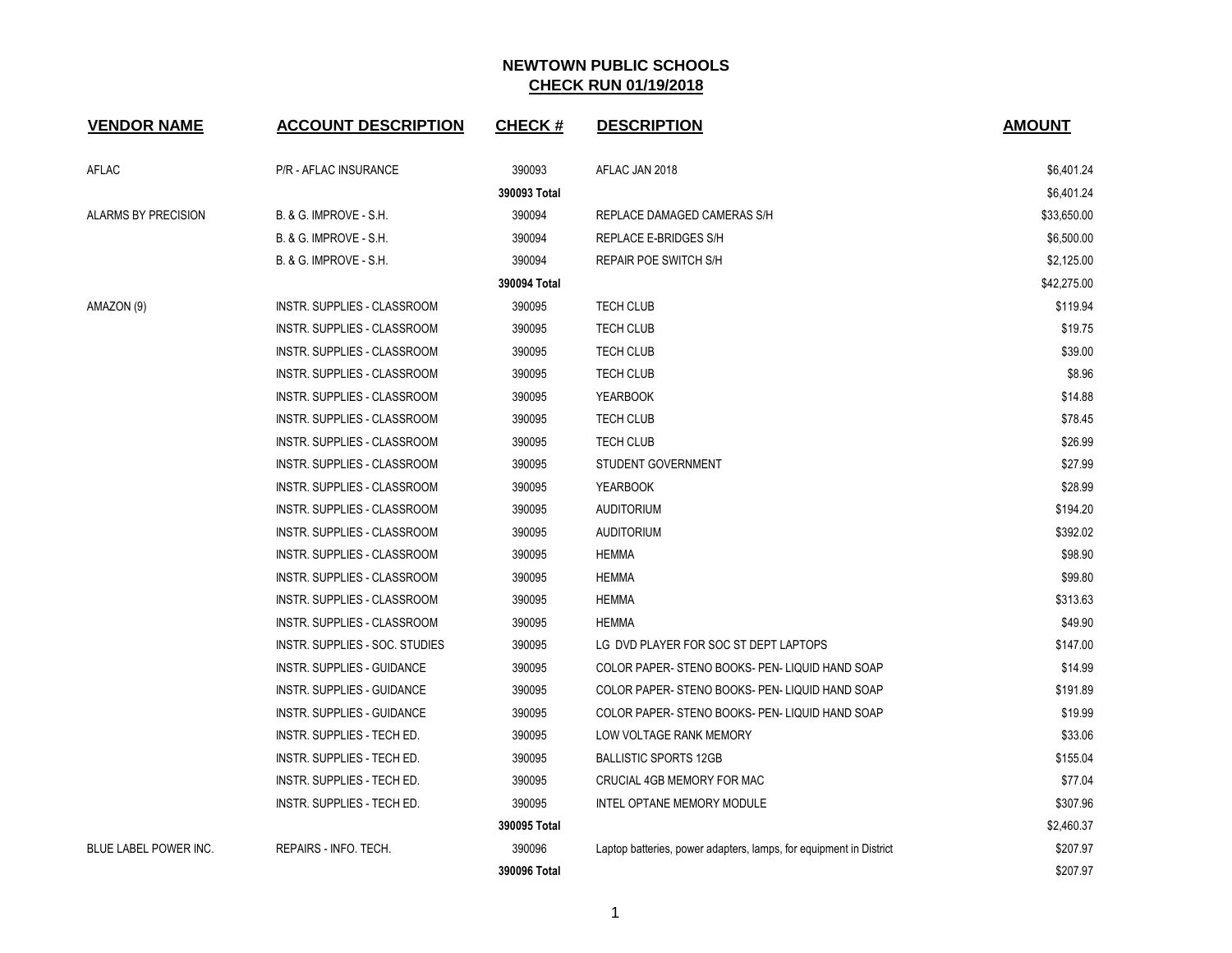| <b>VENDOR NAME</b>           | <b>ACCOUNT DESCRIPTION</b>         | <b>CHECK#</b> | <b>DESCRIPTION</b>                                                   | <b>AMOUNT</b> |
|------------------------------|------------------------------------|---------------|----------------------------------------------------------------------|---------------|
| <b>BROCKETT, EUGENIA</b>     | STAFF TRAVEL - PUPIL SERV.         | 390097        | TRAVEL DEC 2017                                                      | \$11.24       |
|                              |                                    | 390097 Total  |                                                                      | \$11.24       |
| BRYMER, MELISSA              | PROF. SERV. - SUPER.               | 390098        | Consultation for Family Assistance Coordinator - 2017-18 school year | \$3,600.00    |
|                              |                                    | 390098 Total  |                                                                      | \$3,600.00    |
| CANON SOLUTIONS AMERICA I    | CONTRACTED SERV. - CLASSRM         | 390099        | 4 QTR MANAGED PRINT SERV HAWTOTAL COPIES 11,280                      | \$625.43      |
|                              | CONTRACTED SERV. - CLASSRM         | 390099        | 4 QTR MANAGED PRINT SERV S/HTOTAL COPIES 9,059                       | \$806.11      |
|                              | CONTRACTED SERV. - CLASSRM         | 390099        | 4 QTR MANAGED PRINT SERV M/GTOTAL COPIES 8,644                       | \$204.47      |
|                              | CONTRACTED SERV. - CLASSRM         | 390099        | 4 QTR MANAGED PRINT SERV HOMTOTAL COPIES 5,898                       | \$352.73      |
|                              | CONTRACTED SERV. - CLASSRM         | 390099        | 4 QTR MANAGED PRINT SERV RISTOTAL COPIES 17,578                      | \$807.73      |
|                              | CONTRACTED SERV. - CLASSRM         | 390099        | 4 QTR MANAGED PRINT SERV M/STOTAL COPIES 10,950                      | \$953.59      |
|                              | CONTRACTED SERV. - CLASSRM         | 390099        | 4 QTR MANAGED PRINT SERV H/STOTAL COPIES 41,083                      | \$2,581.31    |
|                              | CONTRACTED SERV. - BUS. SERV.      | 390099        | 4 QTR MANAGED PRINT SERV C/OTOTAL COPIES 18,224                      | \$313.24      |
|                              |                                    | 390099 Total  |                                                                      | \$6,644.61    |
| CBS LLC                      | <b>SUPPLIES - LIBRARY</b>          | 390100        | Smart Unifi45Lamp 01-00247, no shipping                              | \$199.00      |
|                              |                                    | 390100 Total  |                                                                      | \$199.00      |
| <b>CES</b>                   | TUITION - OUT-OF-DISTRICT          | 390101        | TUITION - OUT-OF-DISTRICT                                            | \$107,217.00  |
|                              | TUITION - OUT-OF-DISTRICT          | 390101        | TUITION - OUT-OF-DISTRICT                                            | \$41,576.00   |
|                              |                                    | 390101 Total  |                                                                      | \$148,793.00  |
| <b>CHARTER COMMUNICATION</b> | CONTRACTED SERV. - TECH ED.        | 390102        | CABLE TV SUBSCRIPTION                                                | \$7.37        |
|                              |                                    | 390102 Total  |                                                                      | \$7.37        |
| CMRS-POC (BOE CO)            | POSTAGE - BUS. SERV.               | 390103        | POSTAGE MACHINE 2017/18                                              | \$1,000.00    |
|                              |                                    | 390103 Total  |                                                                      | \$1,000.00    |
| CONNEC-TO-TALK               | PROF. SERV. - PSYCH/MED. EVAL.     | 390104        | ABA SERV 01/08-01/12/18                                              | \$1,400.00    |
|                              | PROF. SERV. - PSYCH/MED. EVAL.     | 390104        | BCBA CONSULT 01/08-01/11/18                                          | \$1,700.00    |
|                              |                                    | 390104 Total  |                                                                      | \$3,100.00    |
| CONNECTICUT ASSOCIATION O    | MEMBERSHIPS - SUPER.               | 390105        | <b>DISTRICT MEMBERSHIP</b>                                           | \$3,526.00    |
|                              | MEMBERSHIPS - SUPER.               | 390105        | AASA DUES                                                            | \$450.00      |
|                              | MEMBERSHIPS - SUPER.               | 390105        | <b>NEASS DUES</b>                                                    | \$35.00       |
|                              |                                    | 390105 Total  |                                                                      | \$4,011.00    |
| <b>CRYSTAL ROCK</b>          | INSTR. SUPPLIES - CLASSROOM        | 390106        | Delivery of 20 5-gallon bottles of water                             | \$40.00       |
|                              | <b>INSTR. SUPPLIES - CLASSROOM</b> | 390106        | Rental of Water cooler/heater                                        | \$3.00        |
|                              |                                    | 390106 Total  |                                                                      | \$43.00       |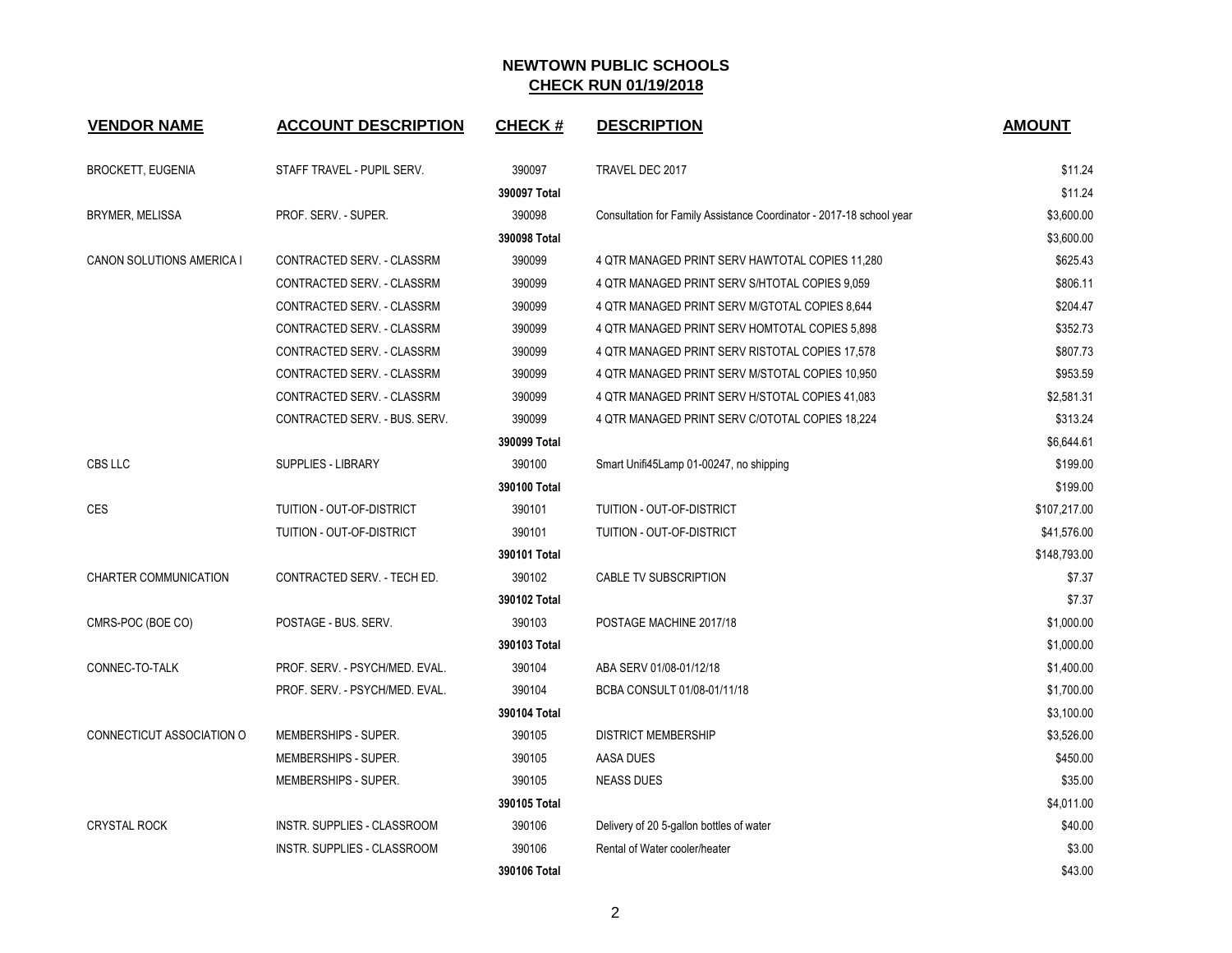| <b>VENDOR NAME</b>              | <b>ACCOUNT DESCRIPTION</b>       | CHECK #      | <b>DESCRIPTION</b>                                        | <b>AMOUNT</b> |
|---------------------------------|----------------------------------|--------------|-----------------------------------------------------------|---------------|
| DALTON, ANNE                    | STAFF TRAIN. - H.S.              | 390107       | SCHOOL NURSE WORKSHOP                                     | \$50.00       |
|                                 | STAFF TRAVEL - H.S.              | 390107       | TRAVEL NURSING SUPERVISOR MEETING                         | \$34.67       |
|                                 | STAFF TRAVEL - H.S.              | 390107       | <b>TRAVEL WORKSHOP</b>                                    | \$50.50       |
|                                 |                                  | 390107 Total |                                                           | \$135.17      |
| DECKWORKS LLC                   | CAPITAL OUTLAY - HS              | 390108       | SEE PROPOSAL ATTACH                                       | \$8,740.00    |
|                                 |                                  | 390108 Total |                                                           | \$8,740.00    |
| <b>PRIVATE</b>                  | TUITION - OUT-OF-DISTRICT        | 390109       | TUITION - OUT-OF-DISTRICT                                 | \$825.00      |
|                                 |                                  | 390109 Total |                                                           | \$825.00      |
| EAST RIVER ENERGY INC.          | FUEL OIL - GEN.                  | 390110       | OIL 450.0 GAL                                             | \$848.03      |
|                                 |                                  | 390110 Total |                                                           | \$848.03      |
| <b>EPES SOFTWARE</b>            | CONTRACTED SERV. - ADMIN.        | 390111       | SOFTWARE RENEWAL #5229                                    | \$168.00      |
|                                 |                                  | 390111 Total |                                                           | \$168.00      |
| <b>EPES SOFTWARE</b>            | CONTRACTED SERV. - ADMIN.        | 390112       | Web Accounting System renewal #5230                       | \$168.00      |
|                                 |                                  | 390112 Total |                                                           | \$168.00      |
| EVERSOURCE (ELEC-BOE)           | ELECTRICITY - RIS.               | 390113       | ELEC 51324453075 121,645. KWH                             | \$18,785.34   |
|                                 |                                  | 390113 Total |                                                           | \$18,785.34   |
| EVERSOURCE (GAS-BOE)            | PROPANE & NATURAL GAS - S.H.     | 390114       | GAS 57914087044 4,530. CCF                                | \$3,337.90    |
|                                 |                                  | 390114 Total |                                                           | \$3,337.90    |
| <b>FOLLETT SCHOOL SOLUTIONS</b> | <b>SUPPLIES - LIBRARY</b>        | 390115       | Replacement book order following collection gap analysis. | \$932.89      |
|                                 |                                  | 390115 Total |                                                           | \$932.89      |
| FONOVIC, JESSICA                | <b>INSTR. SUPPLIES - SCIENCE</b> | 390116       | science supplies                                          | \$175.53      |
|                                 | OTHER SUPPLIES - STAFF DEVELOP.  | 390116       | NGSS SCIENCE SUPPLIES                                     | \$111.76      |
|                                 |                                  | 390116 Total |                                                           | \$287.29      |
| FOUNDATION SCHOOL, T            | TUITION - OUT-OF-DISTRICT        | 390117       | TUITION - OUT-OF-DISTRICT                                 | \$6,850.00    |
|                                 | TUITION - OUT-OF-DISTRICT        | 390117       | TUITION - OUT-OF-DISTRICT                                 | \$6,850.00    |
|                                 | TUITION - OUT-OF-DISTRICT        | 390117       | TUITION - OUT-OF-DISTRICT                                 | \$6,850.00    |
|                                 | TUITION - OUT-OF-DISTRICT        | 390117       | TUITION - OUT-OF-DISTRICT                                 | \$6,850.00    |
|                                 | TUITION - OUT-OF-DISTRICT        | 390117       | TUITION - OUT-OF-DISTRICT                                 | \$5,480.00    |
|                                 |                                  | 390117 Total |                                                           | \$32,880.00   |
| <b>FRONTIER</b>                 | TELEPHONE & CABLE                | 390118       | TELEPHONE SERV 2017/18                                    | \$838.43      |
|                                 |                                  |              |                                                           |               |

#### **390118 Total \$838.43**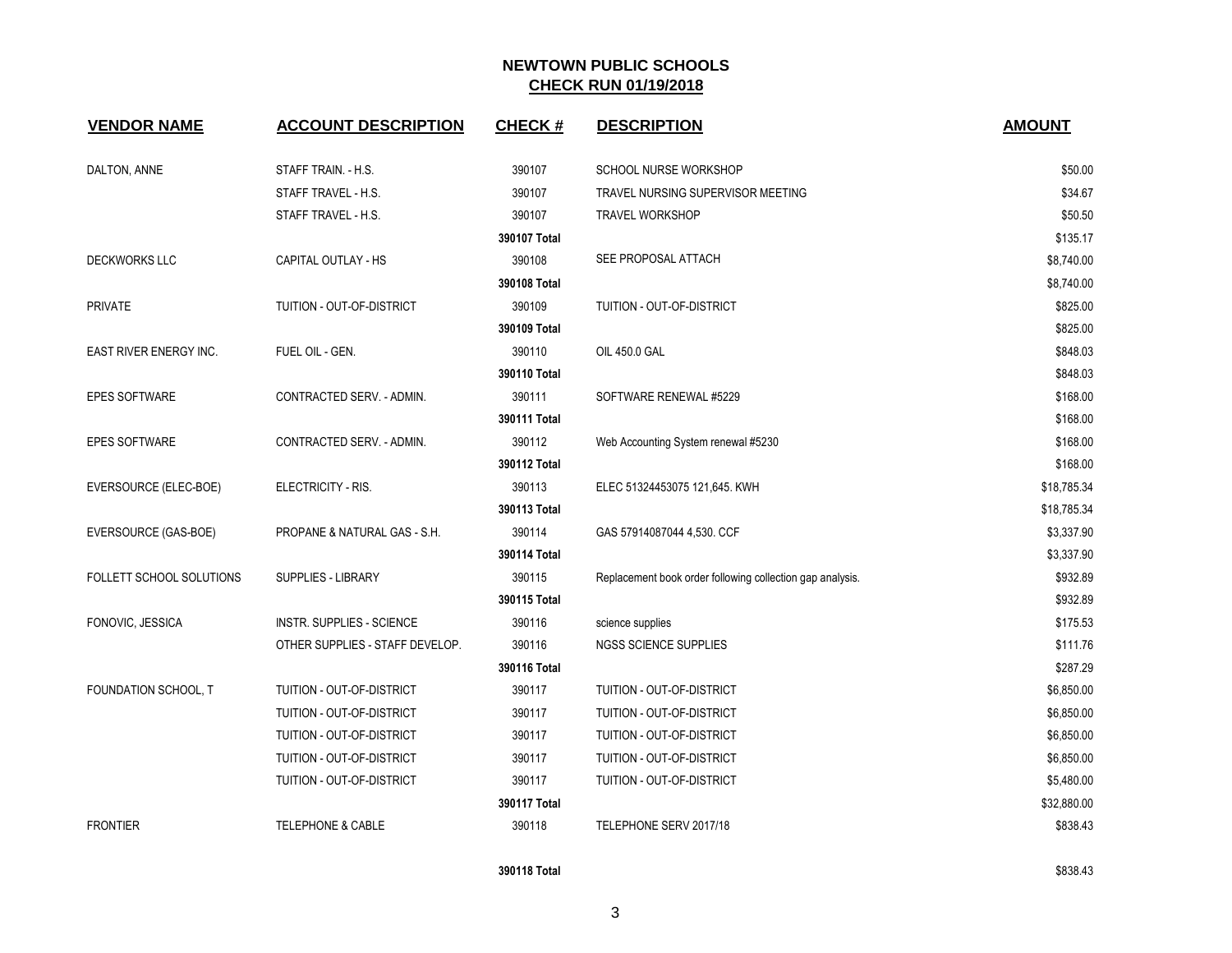| <b>VENDOR NAME</b>          | <b>ACCOUNT DESCRIPTION</b>       | <b>CHECK#</b> | <b>DESCRIPTION</b>                                                     | <b>AMOUNT</b> |
|-----------------------------|----------------------------------|---------------|------------------------------------------------------------------------|---------------|
| <b>FRONTIER</b>             | TELEPHONE & CABLE                | 390119        | TELEPHONE SERV 2017/18                                                 | \$663.24      |
|                             |                                  | 390119 Total  |                                                                        | \$663.24      |
| <b>FRONTIER</b>             | <b>TELEPHONE &amp; CABLE</b>     | 390120        | TELEPHONE SERV 2017/18                                                 | \$2,430.27    |
|                             |                                  | 390120 Total  |                                                                        | \$2,430.27    |
| <b>FRONTIER</b>             | TELEPHONE & CABLE                | 390121        | TELEPHONE SERV 2017/18                                                 | \$65.39       |
|                             |                                  | 390121 Total  |                                                                        | \$65.39       |
| GASPARINE, BARBARA          | STAFF TRAVEL - ADMIN.            | 390122        | TRAVEL 08/02/17 - 12/15/2017                                           | \$157.34      |
|                             | OFF. SUPPLIES - ADMIN.           | 390122        | <b>ADM SUPPLIES</b>                                                    | \$358.87      |
|                             | OFF. SUPPLIES - ADMIN.           | 390122        | <b>ADM SUPPLIES</b>                                                    | \$281.50      |
|                             |                                  | 390122 Total  |                                                                        | \$797.71      |
| <b>GEMIINI SYSTEMS INC.</b> | INSTR. SUPPLIES - SP. ED. PREK-8 | 390123        | ACCESS TO BEHAVIORAL AND SLP THERAPY VIDEO                             | \$490.00      |
|                             |                                  | 390123 Total  |                                                                        | \$490.00      |
| <b>GRAINGER</b>             | INSTR. SUPPLIES - TECH ED.       | 390124        | <b>AUTO SUPPLIES</b>                                                   | \$285.10      |
|                             |                                  | 390124 Total  |                                                                        | \$285.10      |
| HOWGEGO, MARJORIE           | INSTR. SUPPLIES - CLASSROOM      | 390125        | <b>HEADPHONES</b>                                                      | \$67.95       |
|                             |                                  | 390125 Total  |                                                                        | \$67.95       |
| JC MUSIC, LLC               | <b>REPAIRS - MUSIC</b>           | 390126        | For repair of Band instruments during the school year. No ship charges | \$10.00       |
|                             | <b>REPAIRS - MUSIC</b>           | 390126        | For repair of Band instruments during the school year. No ship charges | \$17.59       |
|                             |                                  | 390126 Total  |                                                                        | \$27.59       |
| <b>PRIVATE</b>              | TUITION - OUT-OF-DISTRICT        | 390127        | TUITION - OUT-OF-DISTRICT                                              | \$20,000.00   |
|                             |                                  | 390127 Total  |                                                                        | \$20,000.00   |
| LEAHY'S FUELS INC.          | PROPANE & NATURAL GAS - M.G.     | 390128        | <b>CORR 56117G</b>                                                     | \$24.09       |
| LEAHY'S FUELS INC.          | PROPANE & NATURAL GAS - H.S.     | 390128        | <b>CORR 97208G</b>                                                     | \$257.95      |
|                             |                                  | 390128 Total  |                                                                        | \$282.04      |
| MAHARD'S PIANO SERVICE, L   | <b>REPAIRS - MUSIC</b>           | 390129        | Piano tuning on 1-9-2018, Yamaha P2, no shipping                       | \$145.00      |
|                             |                                  | 390129 Total  |                                                                        | \$145.00      |
| MASON W.B. INC.             | OFF. SUPPLIES - BUS. SERV.       | 390130        | <b>WATER 2017/18</b>                                                   | \$19.96       |
|                             | OFF. SUPPLIES - BUS. SERV.       | 390130        | WATER 2017/18                                                          | (\$19.96)     |
|                             | OFF. SUPPLIES - BUS. SERV.       | 390130        | WATER 2017/18                                                          | \$19.96       |
|                             | <b>INSTR. SUPPLIES - ENGLISH</b> | 390130        | gloves                                                                 | \$8.58        |
|                             | INSTR. SUPPLIES - SOC. STUDIES   | 390130        | 30 roll pack paper towels                                              | \$32.99       |
|                             | INSTR. SUPPLIES - WORLD LANG.    | 390130        | 6 cases of assorted colored paper                                      | \$206.79      |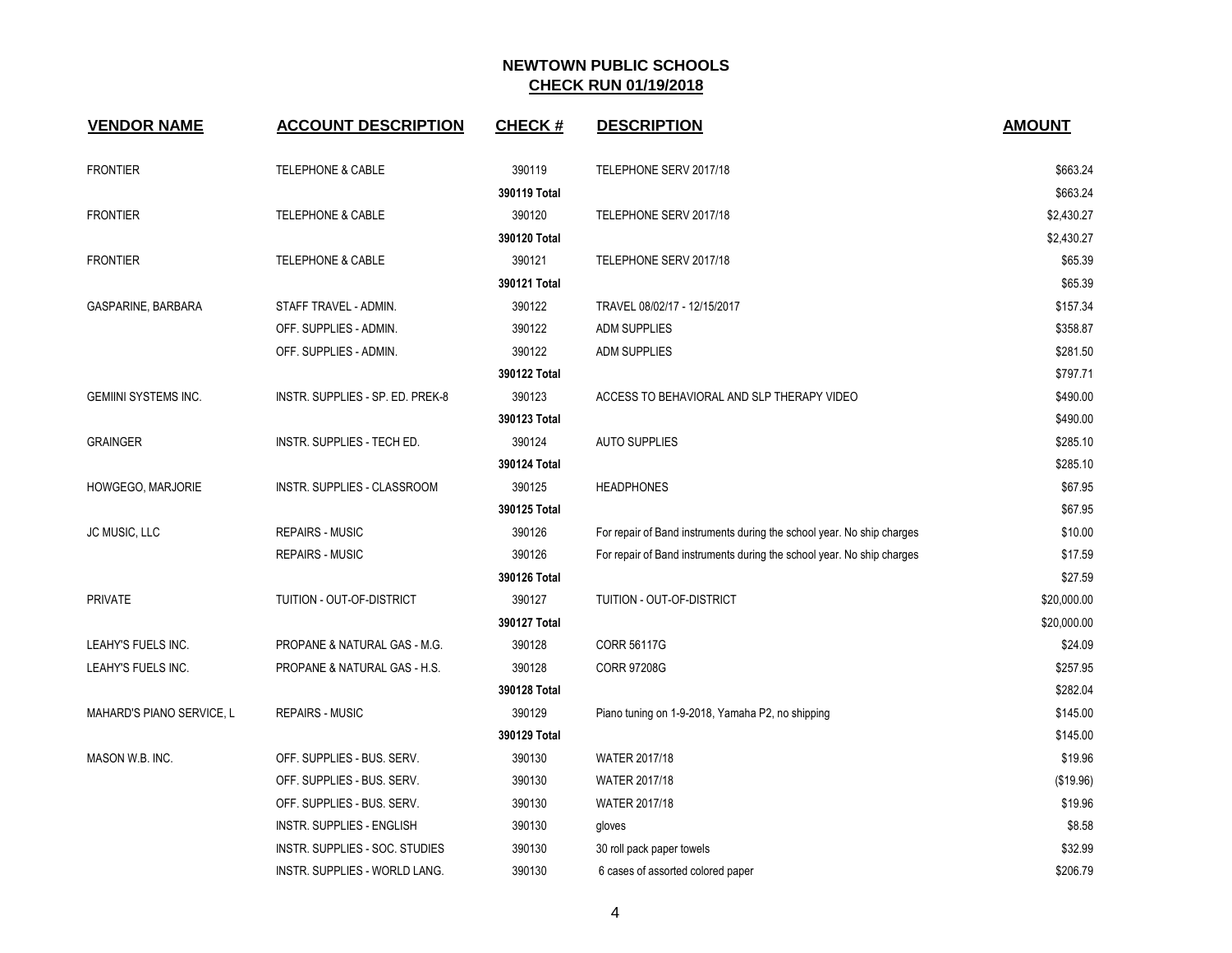| <b>VENDOR NAME</b>       | <b>ACCOUNT DESCRIPTION</b>           | <b>CHECK#</b> | <b>DESCRIPTION</b>                       | <b>AMOUNT</b> |
|--------------------------|--------------------------------------|---------------|------------------------------------------|---------------|
| MASON W.B. INC.          | INSTR. SUPPLIES - ENGLISH            | 390130        | <b>Assorted Candy</b>                    | \$61.26       |
|                          | <b>INSTR. SUPPLIES - SCIENCE</b>     | 390130        | <b>Assorted Candy</b>                    | \$61.26       |
|                          | INSTR. SUPPLIES - SOC. STUDIES       | 390130        | <b>Assorted Candy</b>                    | \$61.26       |
|                          | OFF. SUPPLIES - PUPIL SERV.          | 390130        | <b>BOTTLED WATER</b>                     | \$37.14       |
|                          |                                      | 390130 Total  |                                          | \$489.24      |
| <b>MITCHELL</b>          | FUEL FOR VEHICLES - TRANS.           | 390131        | GAS 700.0 PROPANE                        | \$763.00      |
|                          | FUEL FOR VEHICLES - TRANS.           | 390131        | GAS 300.0 PROPANE                        | \$327.00      |
|                          |                                      | 390131 Total  |                                          | \$1,090.00    |
| <b>NAESP</b>             | MEMBERSHIPS - ADMIN.                 | 390132        | Renewal Member                           | \$235.00      |
|                          |                                      | 390132 Total  |                                          | \$235.00      |
| NEWTOWN CULINARY DEPT.   | <b>INSTR. SUPPLIES - ART</b>         | 390133        | <b>ART MEETING</b>                       | \$75.00       |
|                          |                                      | 390133 Total  |                                          | \$75.00       |
| NEWTOWN HIGH SCHOOL      | <b>VOCATIONAL PLACEMENT STIPENDS</b> | 390134        | STIPENDS FOR TRANSITION STUDENTS         | \$2,000.00    |
|                          |                                      | 390134 Total  |                                          | \$2,000.00    |
| NEWTOWN MIDDLE SCHOOL    | CONTRACTED SERV. - SPORTS            | 390135        | For payment of basketball officials.     | \$248.88      |
|                          |                                      | 390135 Total  |                                          | \$248.88      |
| <b>ON-SITE SHREDDING</b> | OFF. SUPPLIES - ADMIN.               | 390136        | SHREDDING SERV 2017/18                   | \$25.00       |
|                          | CONTRACTED SERV. - BUS. SERV.        | 390136        | SHREDDING SERV 2017/18                   | \$50.00       |
|                          | CONTRACTED SERV. - CLASSRM           | 390136        | SHREDDING SERV 2017/18                   | \$35.00       |
|                          | OFF. SUPPLIES - ADMIN.               | 390136        | SHREDDING SERV 2017/18                   | \$30.00       |
|                          | INSTR. SUPPLIES - CLASSROOM          | 390136        | SHREDDING SERV 2017/18                   | \$25.00       |
|                          | INSTR. SUPPLIES - CLASSROOM          | 390136        | SHREDDING SERV 2017/18                   | \$30.00       |
|                          |                                      | 390136 Total  |                                          | \$195.00      |
| OVERLAND, LORI L.        | CONTRACTED SERV. - SP/HEAR.          | 390137        | FEEDING EVALUATION FOR PRESCHOOL STUDENT | \$800.00      |
|                          |                                      | 390137 Total  |                                          | \$800.00      |
| PADULA, CHRISTOPHER      | <b>B&amp;G SUPPLIES - CUSTODIAL</b>  | 390138        | SHOES (80674)                            | \$149.98      |
|                          |                                      | 390138 Total  |                                          | \$149.98      |
| PETTY CASH - S/H         | OFF. SUPPLIES - ADMIN.               | 390139        | PETTY CASH                               | \$81.89       |
|                          |                                      | 390139 Total  |                                          | \$81.89       |
| SAFEGUARD BUSINESS S     | OFF. SUPPLIES - BUS. SERV.           | 390140        | 10,000 ENVELOPES FOR PAYROLL/AP          | \$517.75      |
|                          | OFF. SUPPLIES - BUS. SERV.           | 390140        | <b>SHIPPING</b>                          | \$73.29       |
|                          |                                      | 390140 Total  |                                          | \$591.04      |